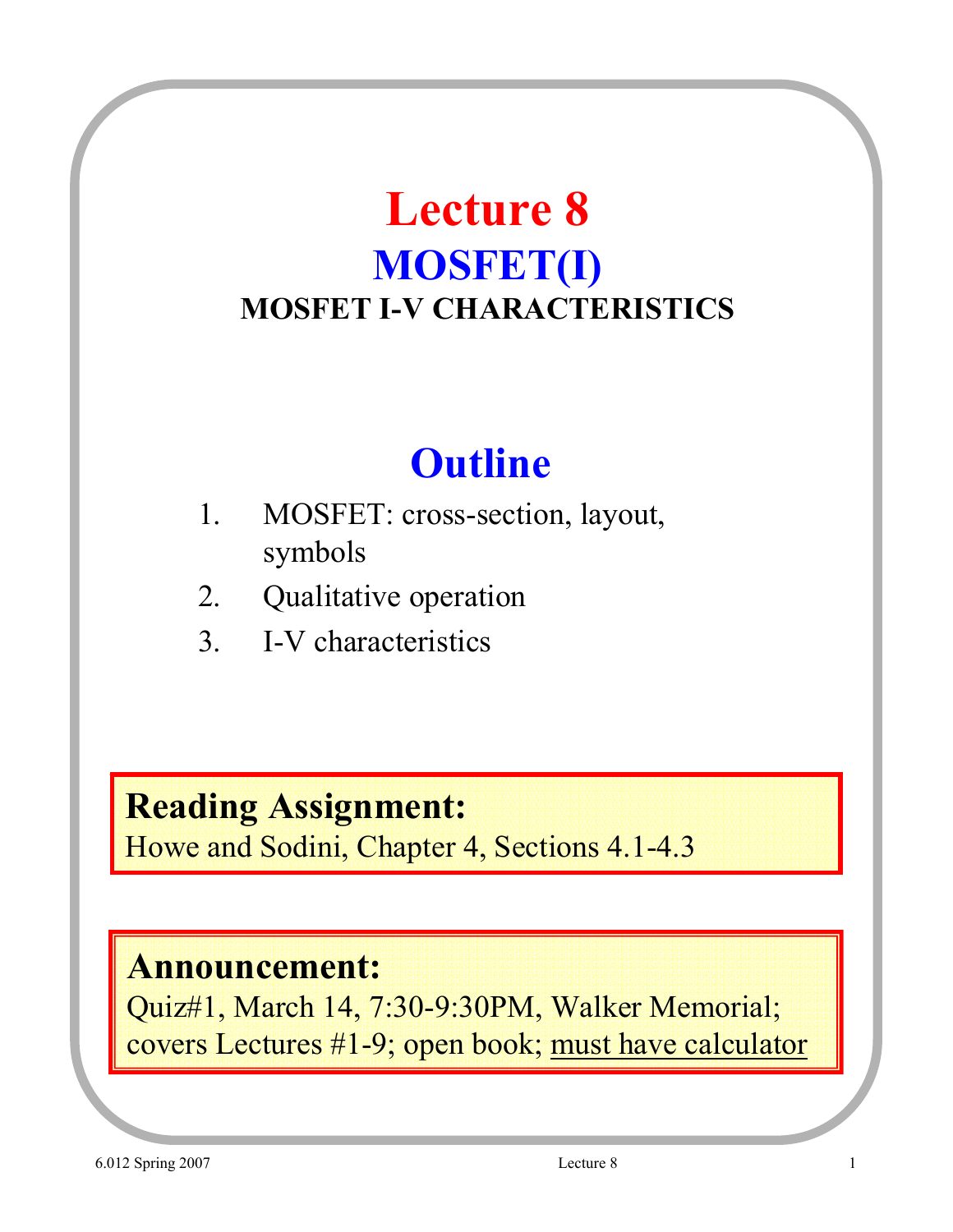

#### Key elements:

- Inversion layer under *gate* (depending on gate voltage)
- Heavily doped regions reach underneath gate  $\Rightarrow$ 
	- inversion layer to electrically connect *source* and *drain*
- 4-terminal device:
	- *body* voltage important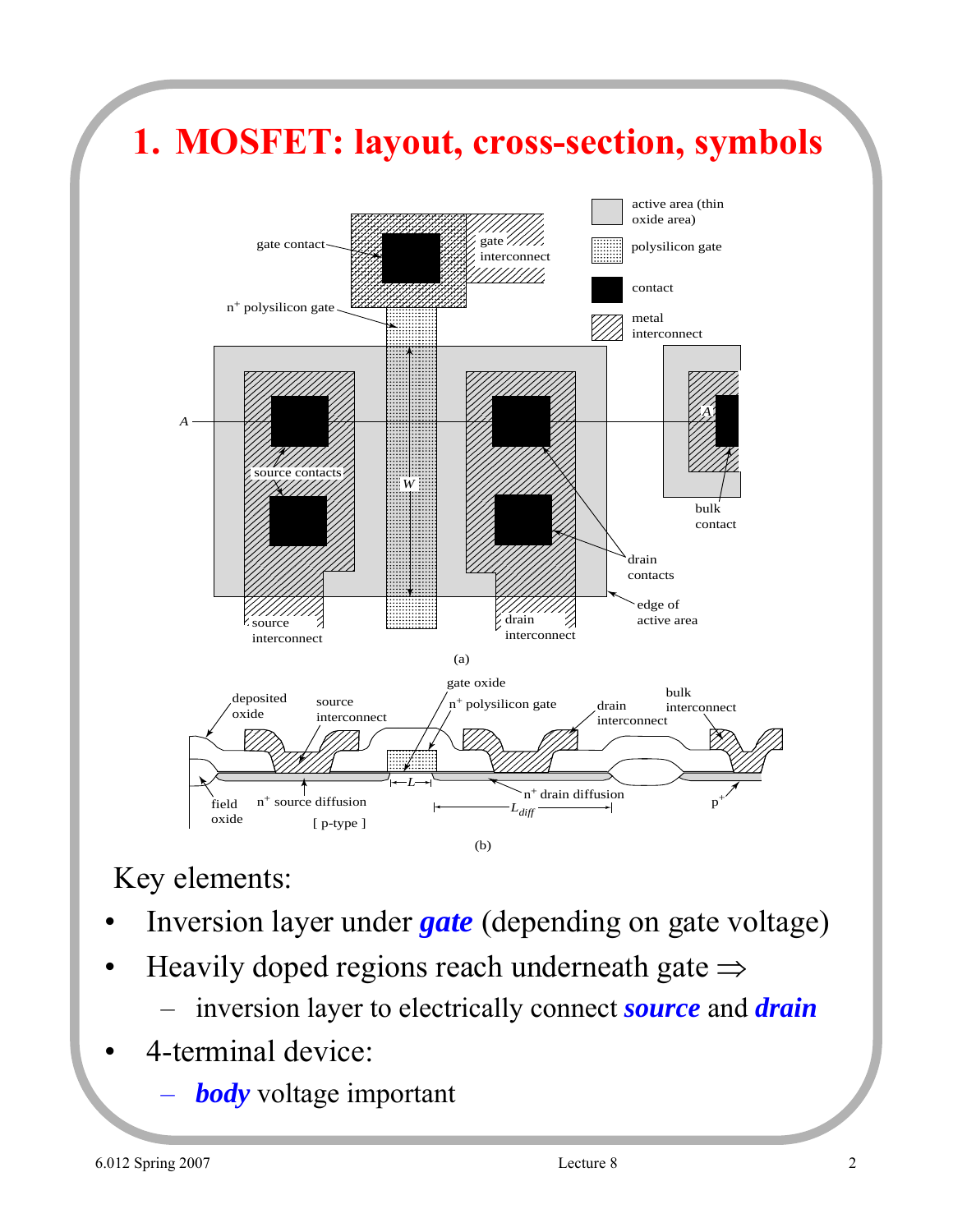### **Circuit symbols**

#### **Two complementary devices:**

- n-channel device (n-MOSFET) on p-substrate
	- uses electron inversion layer
- p-channel device (p-MOSFET) on n-Si substrate – uses hole inversion layer

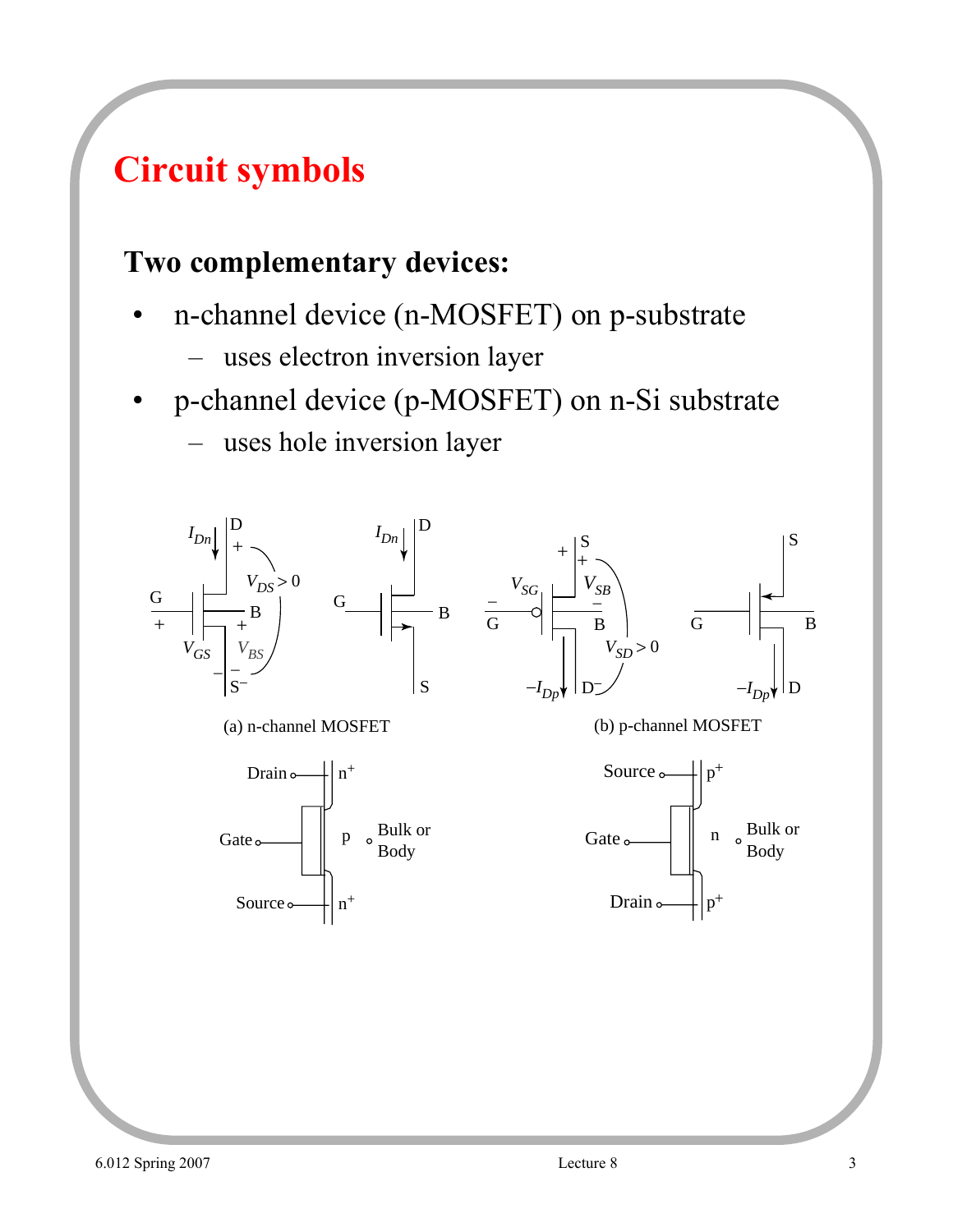# **2. Qualitative Operation**

- *Drain Current*  $(I_p)$ : proportional to inversion charge and the velocity that the charge travels from source to drain
- *Velocity*: proportional to electric field from drain to source
- **Gate-Source Voltage** ( $V_{GS}$ ): controls amount of inversion charge that carries the current
- *Drain-Source Voltage* ( $V_{DS}$ ): controls the electric field that drifts the inversion charge from the source to drain



Want to understand the relationship between the *drain current* in the MOSFET as a function of *gate-to-source voltage* and *drain-to-source voltage*.

Initially consider source tied up to body (substrate or back)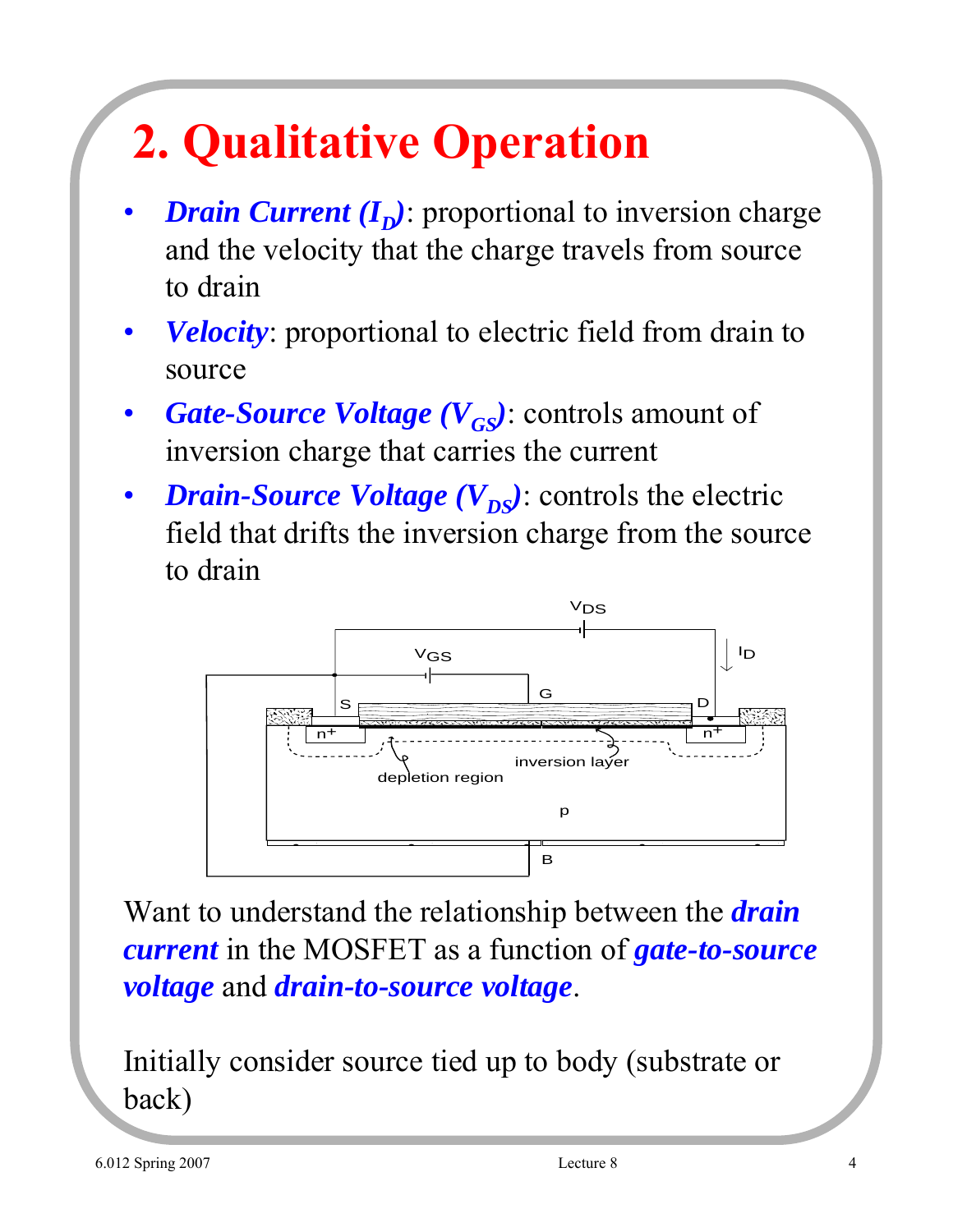## **Three Regimes of Operation: Cut-off Regime**

• MOSFET:

$$
- V_{GS} < V_T
$$
, with  $V_{DS} \ge 0$ 

- Inversion Charge  $= 0$
- $V_{DS}$  drops across drain depletion region
- $I_D = 0$

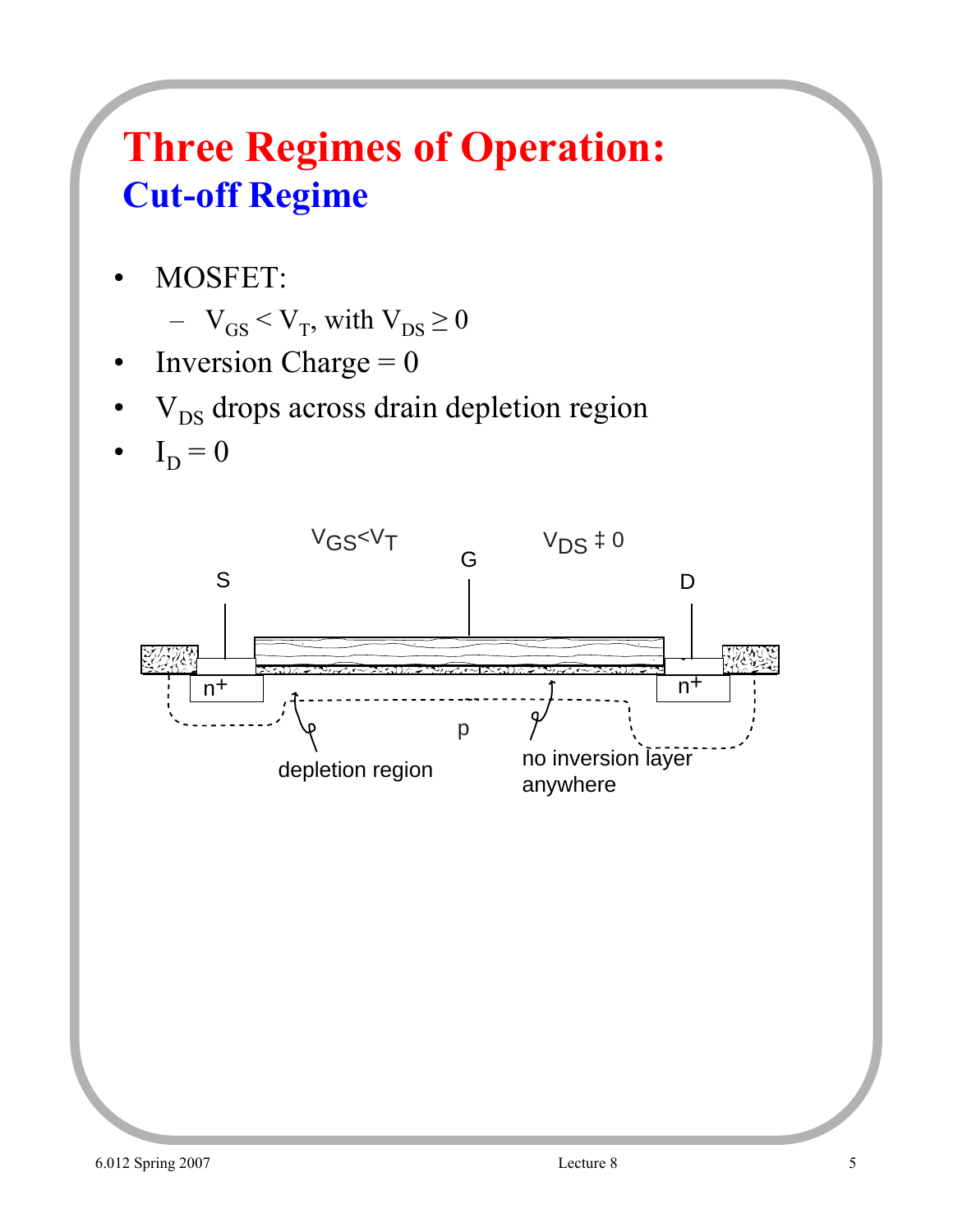## **Three Regimes of Operation: Linear or Triode Regime**



 $V_{GD} = V_{GS} - V_{DS}$ 

Electrons drift from source to drain ⇒ **electrical current!**

• 
$$
V_{GS} \uparrow \Rightarrow |Q_N| \uparrow \Rightarrow I_D \uparrow
$$
  
\n•  $V_{DS} \uparrow \Rightarrow E_y, \uparrow \Rightarrow I_D \uparrow$   $V_{DS} \ll V_{GS} \cdot V_T$ 

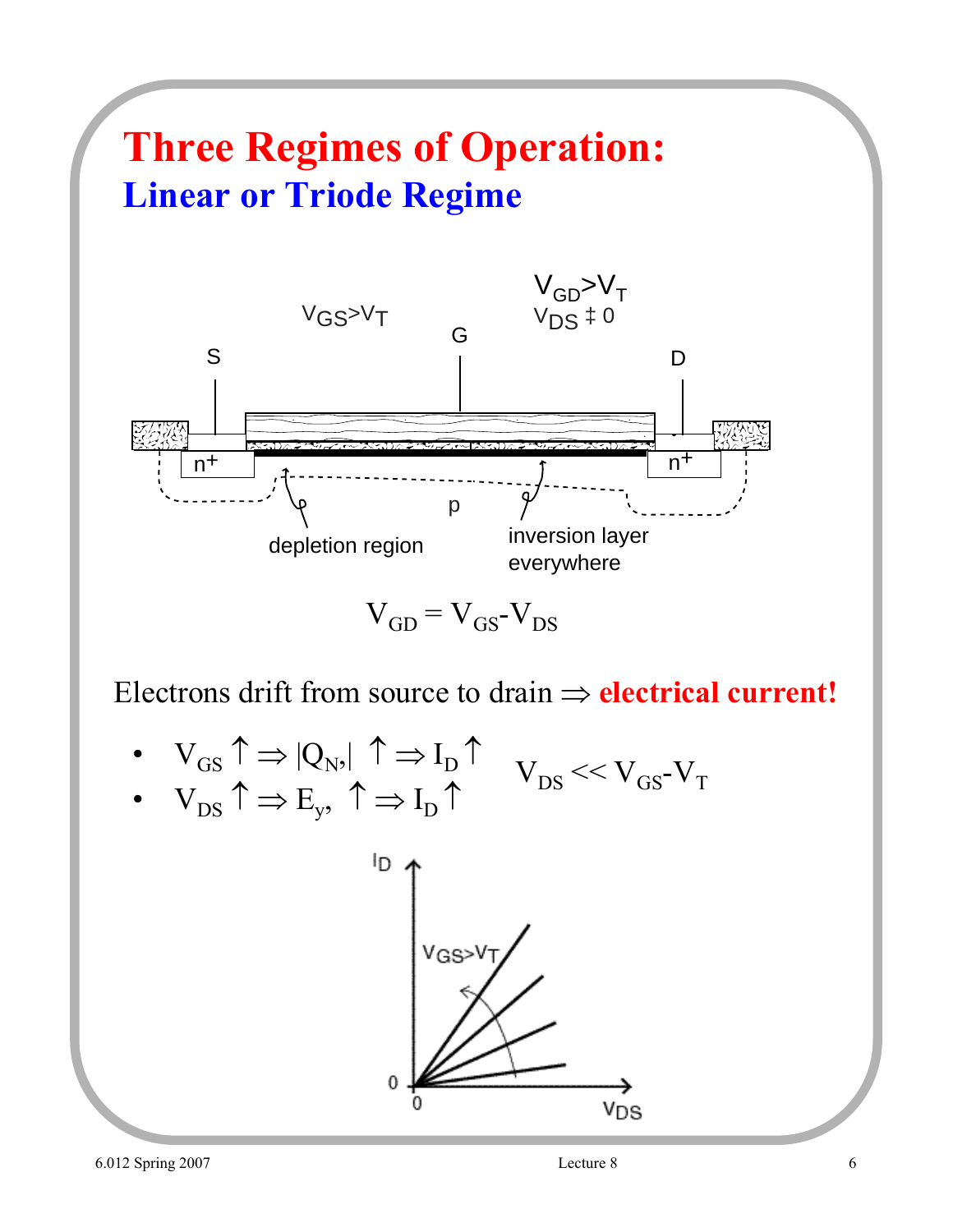### **Three Regimes of Operation: Saturation Regime**  $V_{DS} > V_{GS} - V_T$  $V_{GS} > V_T$ ,  $V_{GD} < V_T$  --->  $V_{DS} > V_{GS}$  -  $V_T$ VGS>VT VGD<VT G S D Ā, n+ n+ p inversion layer depletion region "pinched-off" at drain side

 $I_D$  is independent of  $V_{DS}$ :  $I_D=I_{dsat}$ Electric field in channel cannot increase with  $V_{DS}$ 

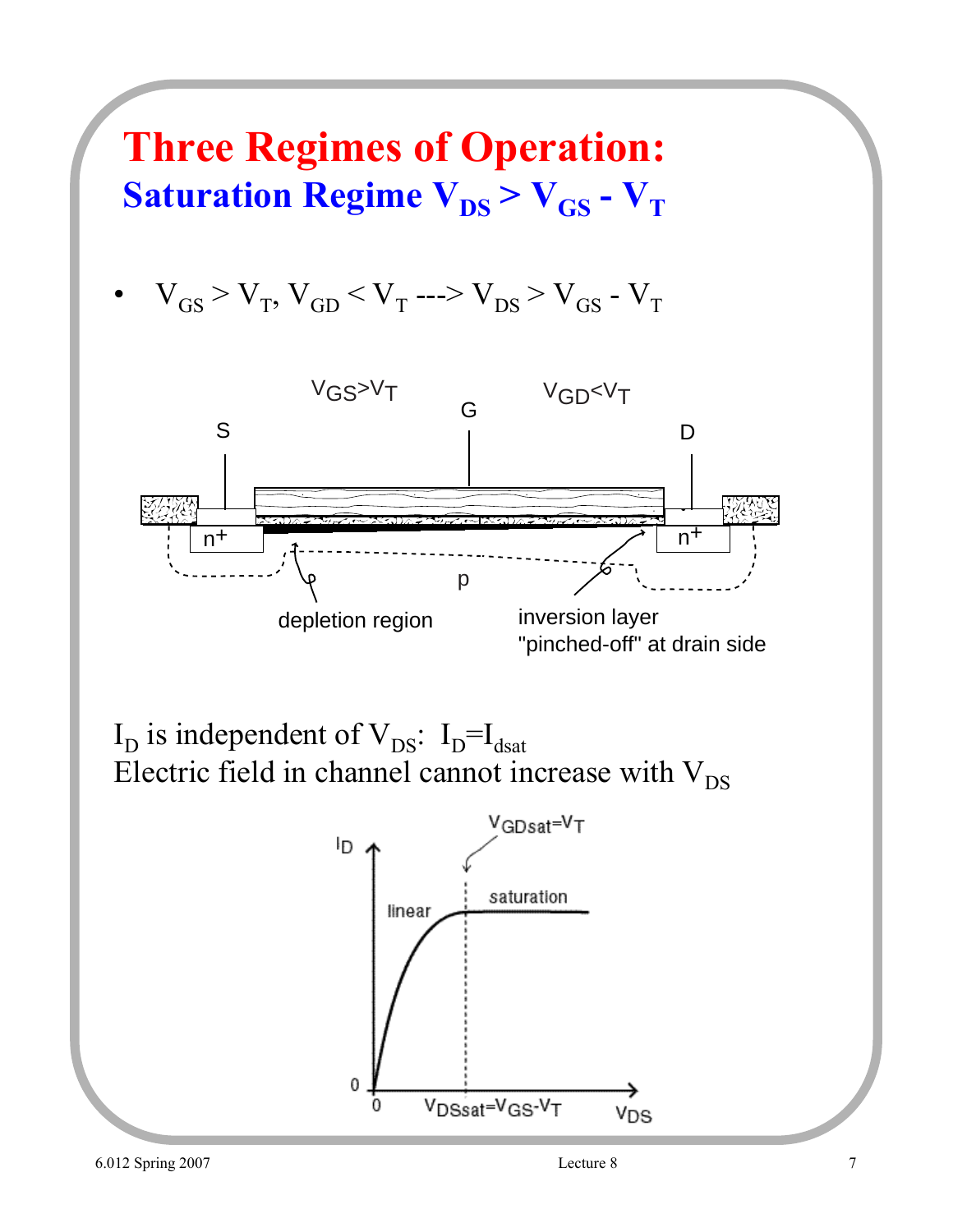# **3.** I-V Characteristics (Assume  $V_{SB}=0$ )

Geometry of problem:



All voltages are referred to the *Source*

#### **General expression of channel current**

Current can only flow in the y-direction:

Total channel current:

$$
I_{y} = W \bullet Q_{N}(y) \bullet v_{y}(y)
$$

Drain current is equal to minus channel current:

$$
I_D = -W \bullet Q_N(y) \bullet v_y(y)
$$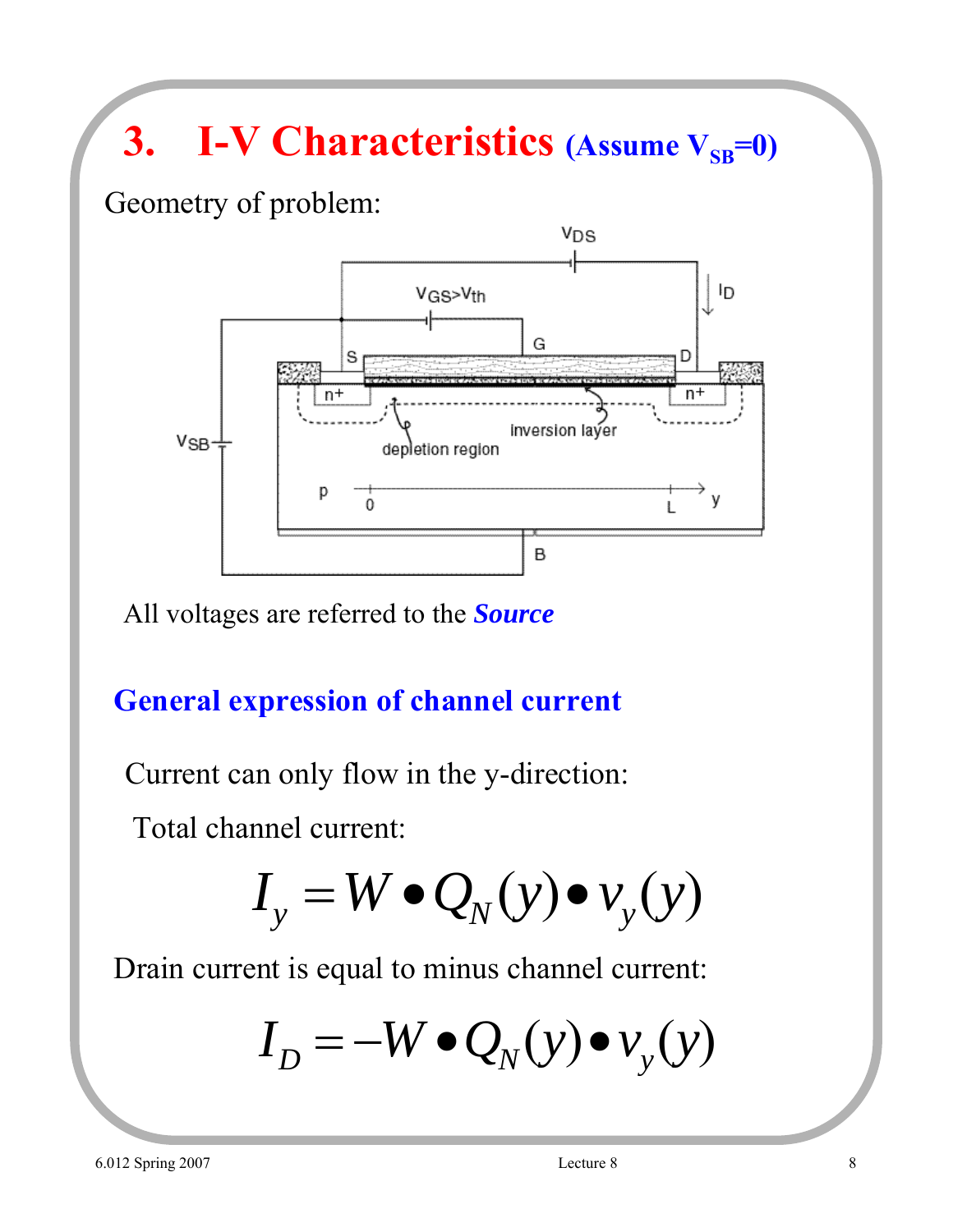**I-V Characteristics (Contd.)**

$$
I_D = -W \bullet Q_N(y) \bullet v_y(y)
$$

Re-write equation in terms of voltage at location y,  $V(y)$ :

• If electric field is not too high:

$$
v_y(y) = -\mu_n \bullet E_y(y) = \mu_n \bullet \frac{dV}{dy}
$$

• For  $Q_n(y)$ , use charge-control relation at location y:

$$
Q_N(y) = -C_{ox} \left[ V_{GS} - V(y) - V_T \right]
$$

for  $V_{GS} - V(y) \ge V_{T}$ .

Note that we assumed that  $V_T$  is independent of y. *See discussion on body effect in Section 4.4 of text.*

All together the drain current is given by:

$$
I_D = W \bullet \mu_n C_{ox} \left[ V_{GS} - V(y) - V_T \right] \bullet \frac{dV(y)}{dy}
$$

Simple linear first order differential equation with one un-known, the channel voltage  $V(y)$ .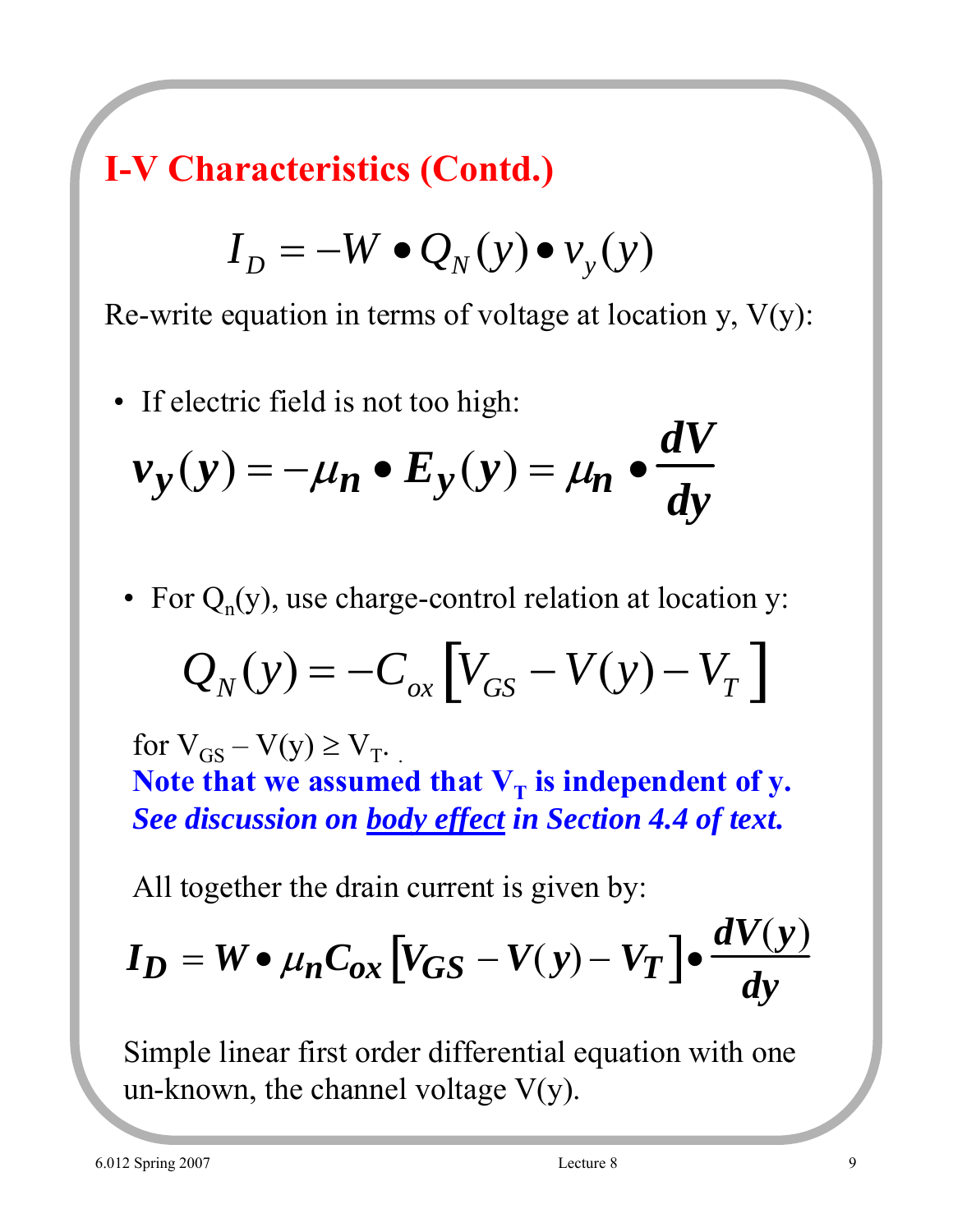## **I-V Characteristics (Contd..)**

Solve by separating variables:

$$
I_D dy = W \bullet \mu_n C_{ox} \left[ V_{GS} - V(y) - V_T \right] \bullet dV
$$

Integrate along the channel in the linear regime subject the boundary conditions :

- Source: 
$$
y=0
$$
,  $V(0)=0$   
- **Drain**:  $y=L$ ,  $V(L)=V_{DS}$  (linear regime)

Then:

$$
I_D \int_0^L dy = W \bullet \mu_n C_{ox} \int_0^V [V_{GS} - V(y) - V_T] \bullet dV
$$

Resulting in:

$$
I_{D}[y]_{0}^{L} = I_{D}L = W \bullet \mu_{n} C_{ox} \left[ \left( V_{GS} - \frac{V}{2} - V_{T} \right) V \right]_{0}^{V_{DS}}
$$

$$
I_D = \frac{W}{L} \bullet \mu_n C_{ox} \left[ V_{GS} - \frac{V_{DS}}{2} - V_T \right] \bullet V_{DS}
$$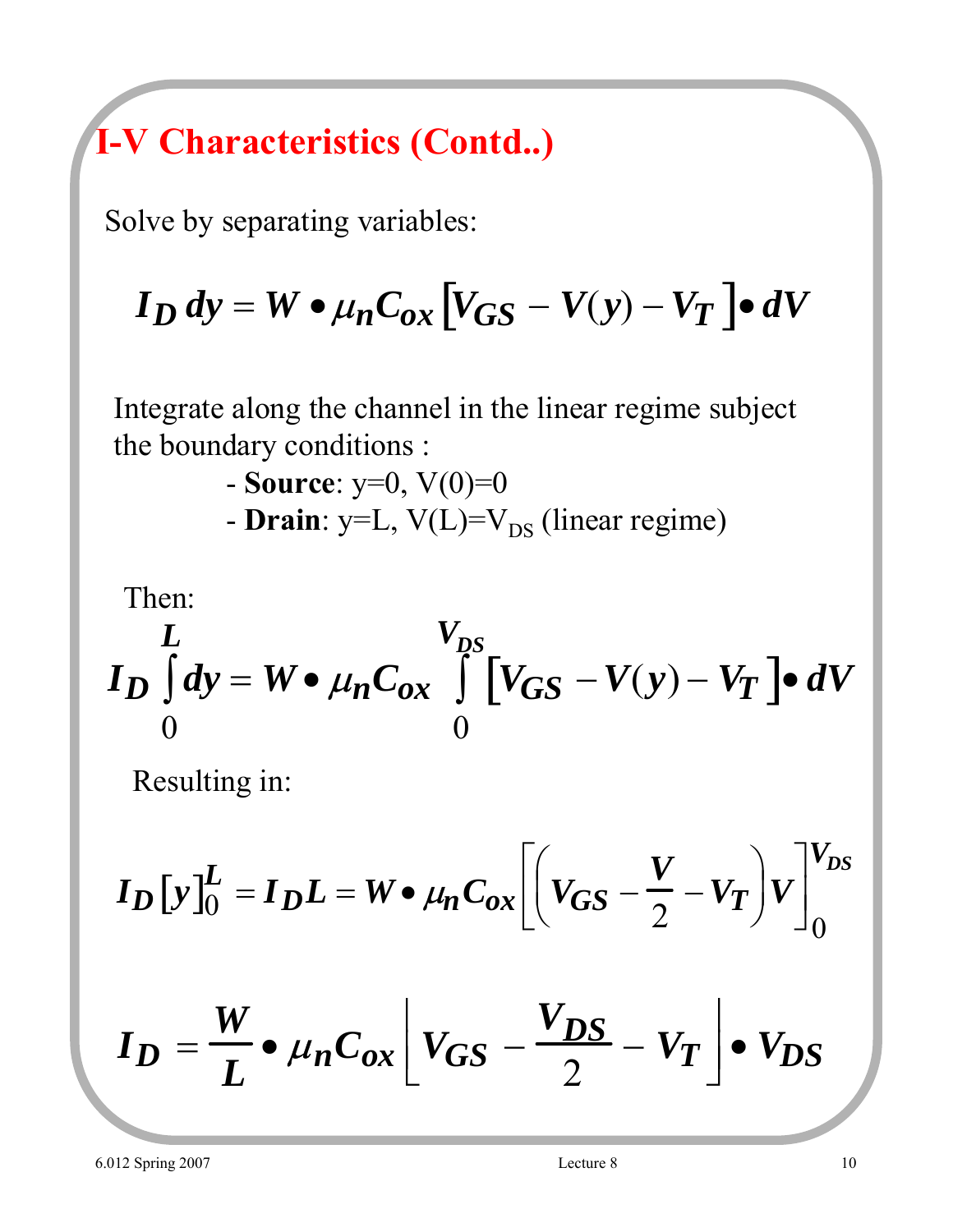**I-V Characteristics (Contd…)**

$$
I_D = \frac{W}{L} \cdot \mu_n C_{ox} \left[ V_{GS} - \frac{V_{DS}}{2} - V_T \right] \cdot V_{DS}
$$
  
for  $V_{DS} < V_{GS} - V_T$ 

Key dependencies:

- $V_{DS} \uparrow \rightarrow I_D \uparrow$  (higher lateral electric field)
- $V_{GS} \uparrow \rightarrow I_D \uparrow$  (higher electron concentration)



This is the *linear* or *triode* regime: It is linear if  $V_{DS} \ll V_{GS} - V_T$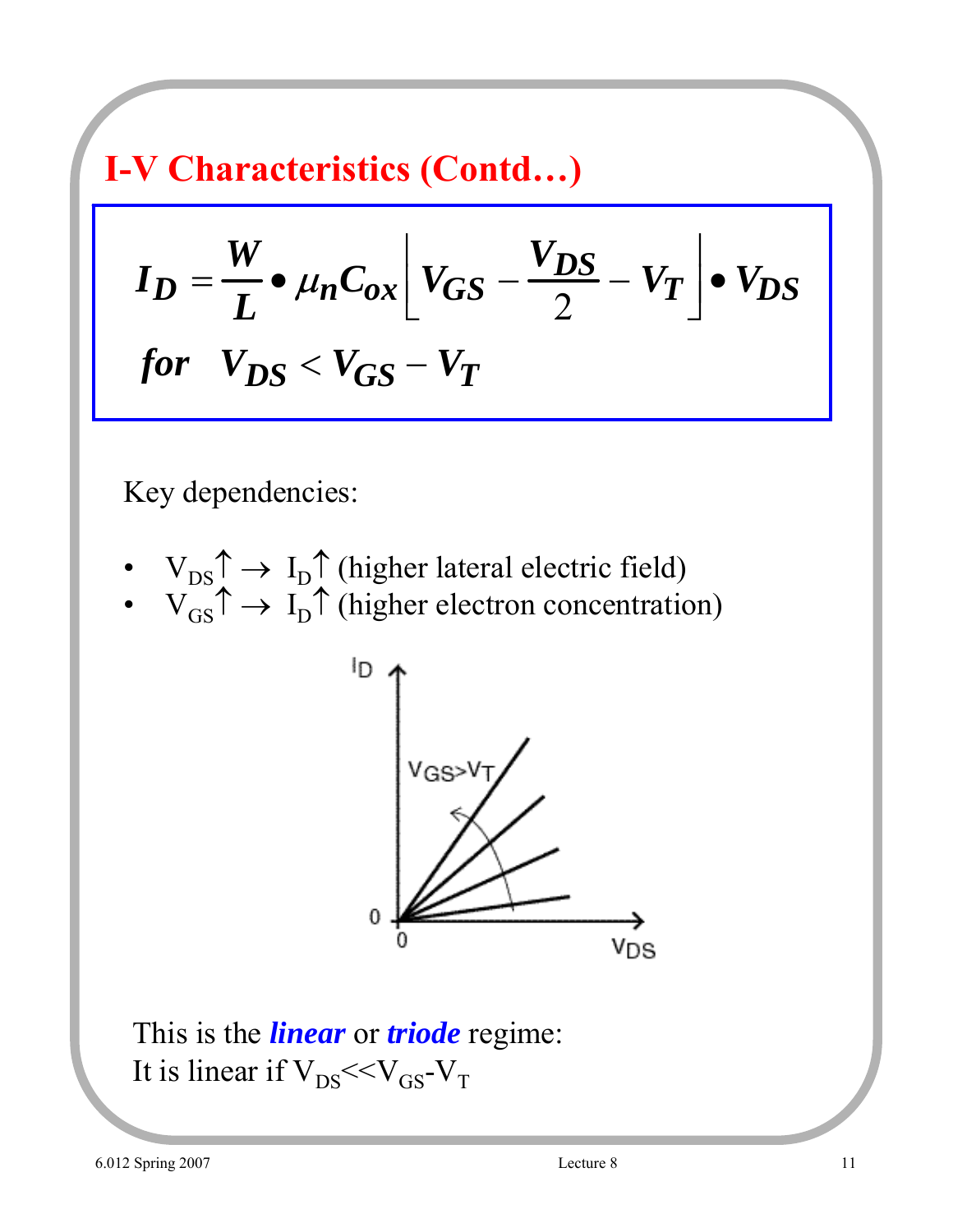#### **I-V Characteristics (Contd….) Two important observations**

1. Equation only valid if  $V_{GS} - V(y) \ge V_T$  at *every* y. Worst point is y=L, where  $V(y) = V_{DS}$ , hence, equation is valid if

$$
V_{DS} \leq V_{GS} - V_T
$$

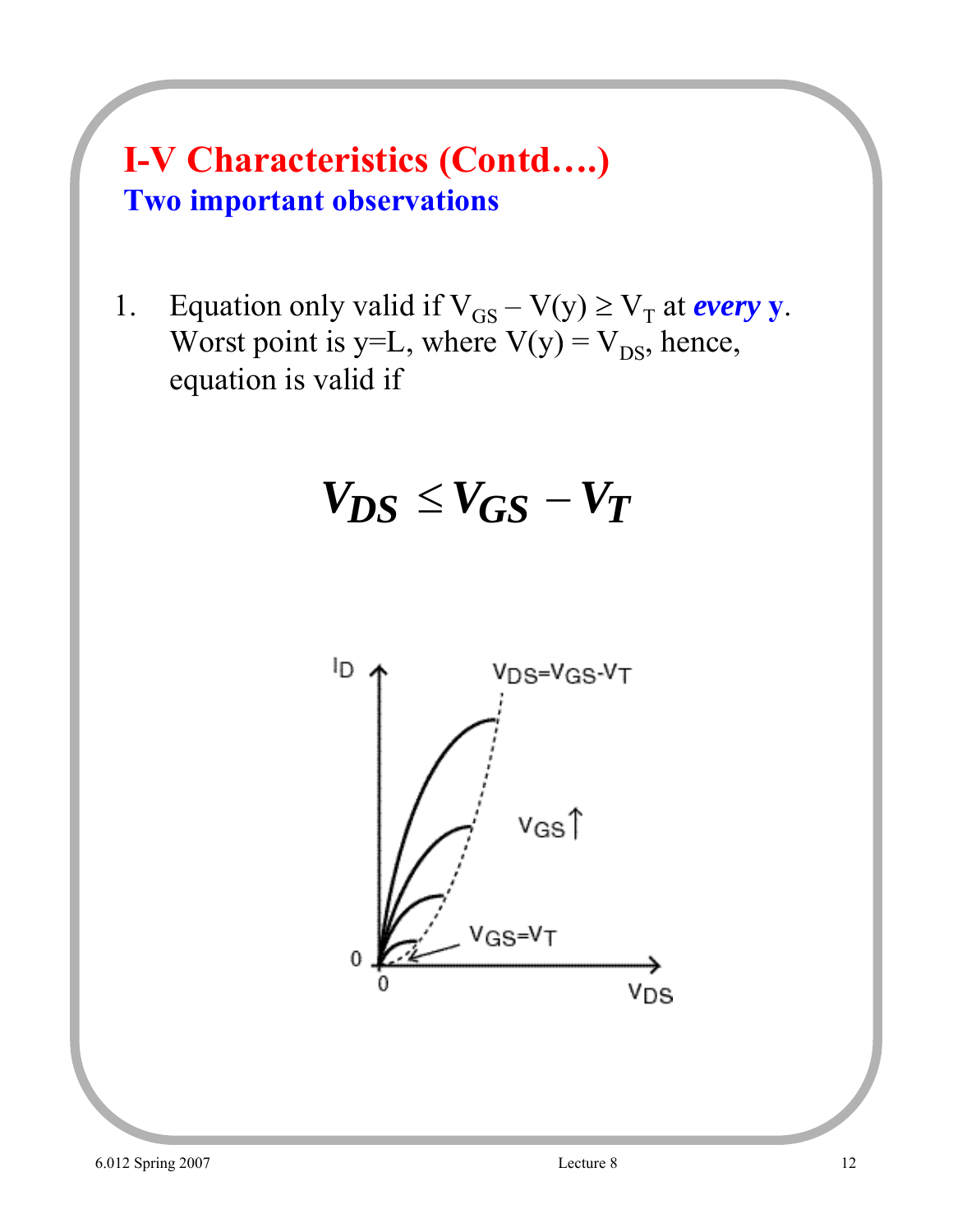## **I-V Characteristics (Contd…..)**

#### **Two important observations**

2. As  $V_{DS}$  approaches  $V_{GS} - V_T$ , the rate of increase of  $I_D$  decreases.

#### **Reason**:

As y increases down the channel,  $V(y) \uparrow$ ,  $|Q_N(y)| \downarrow$ , and Ey(y) ↑ (*fewer carriers moving faster*)  $\Rightarrow$  inversion layer thins down from source to drain

 $\Rightarrow$  I<sub>D</sub> grows more slowly.

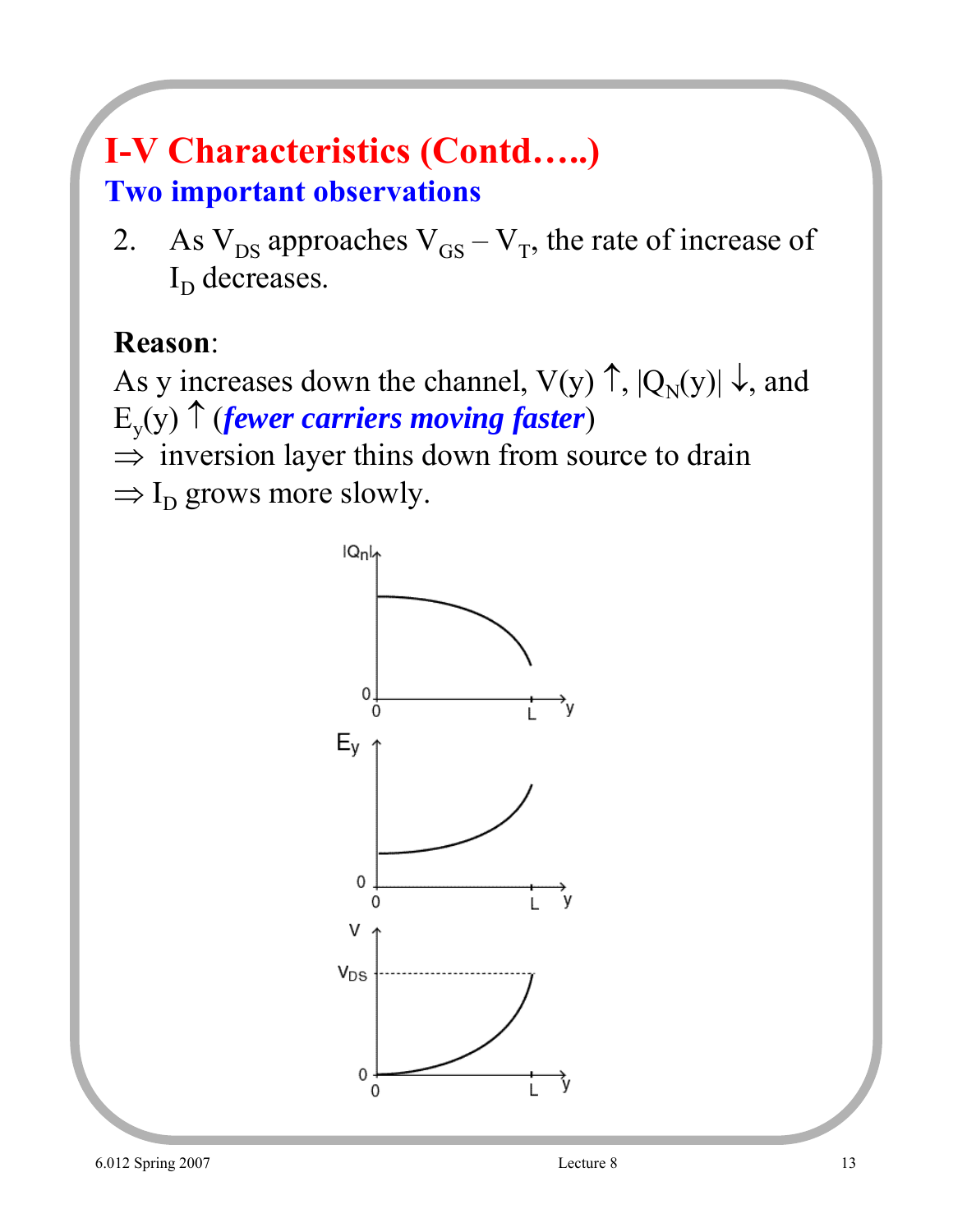#### **I-V Characteristics (Contd……) Drain Current Saturation**

As  $V_{DS}$  approaches

$$
V_{DSsat} = V_{GS} - V_T
$$

increase in  $E_y$  compensated by decrease in  $|Q_N|$  $\Rightarrow$  I<sub>D</sub> saturates when  $|Q_N|$  equals 0 at drain end.

Value of drain saturation current:

$$
I_{Dsat} = I_{Dlin}(V_{DS} = V_{DSsat} = V_{GS} - V_T)
$$

Then

$$
I_{Dsat} = \left[ \frac{W}{L} \cdot \mu_n C_{ox} \left( V_{GS} - \frac{V_{DS}}{2} - V_T \right) \cdot V_{DS} \right]_{V_{DS} = V_{GS} - V_T}
$$

$$
I_{Dsat} = \frac{1}{2} \frac{W}{L} \mu_n C_{ox} \left[ V_{GS} - V_T \right]^2
$$

Will talk more about *saturation regime* next time.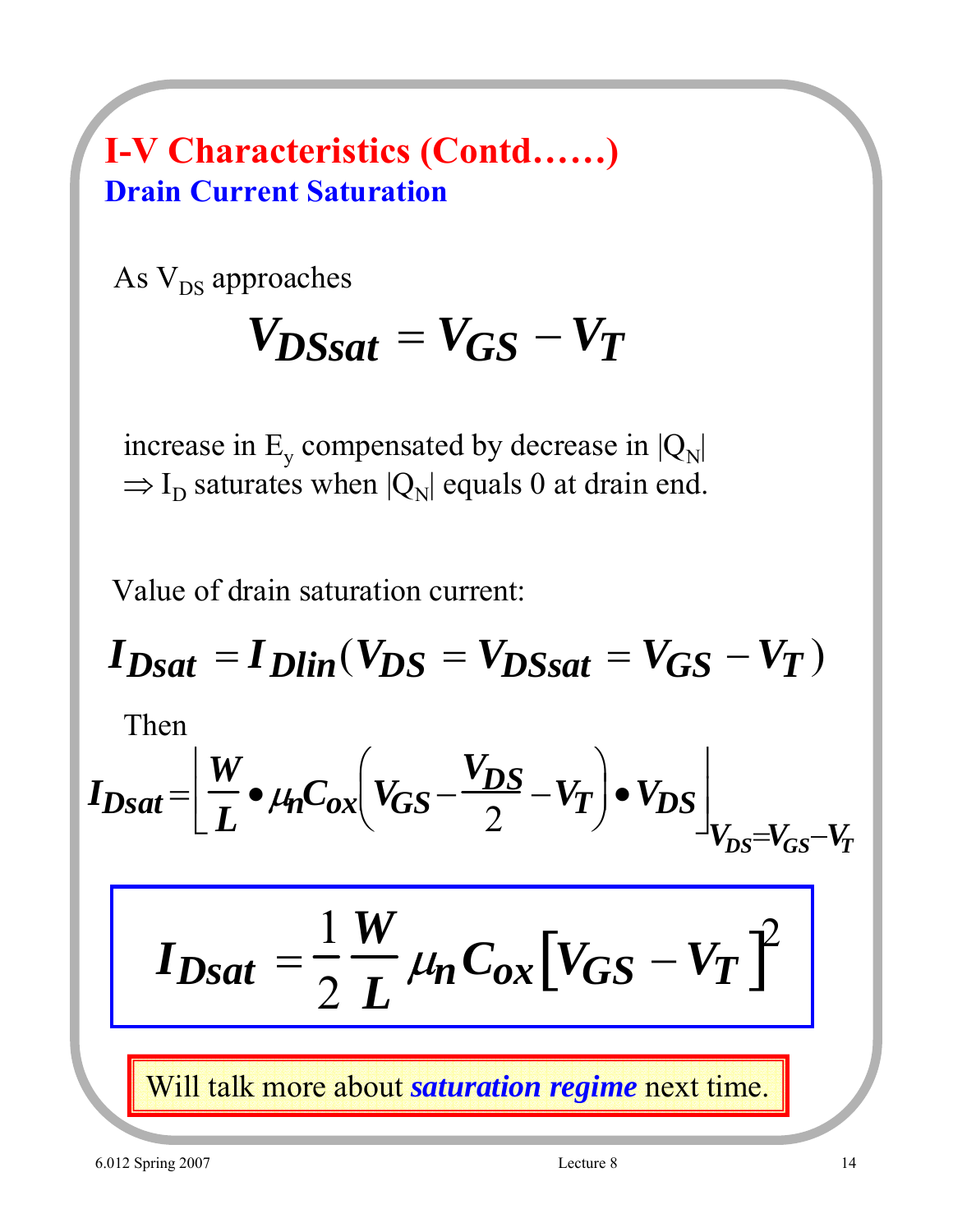## **I-V Characteristics (Contd…….)**

Output Characteristics



Transfer characteristics:

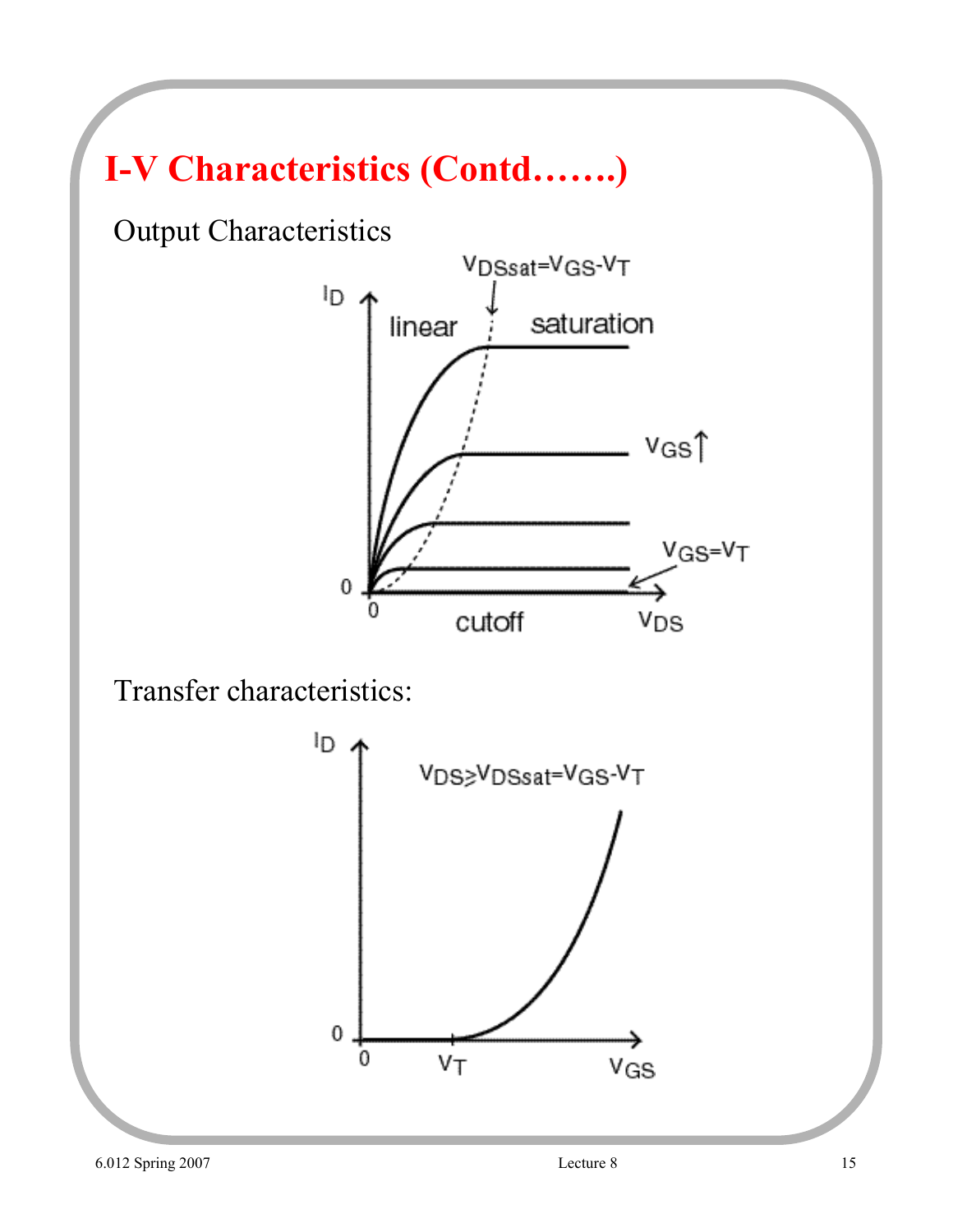## **Output Characteristics**